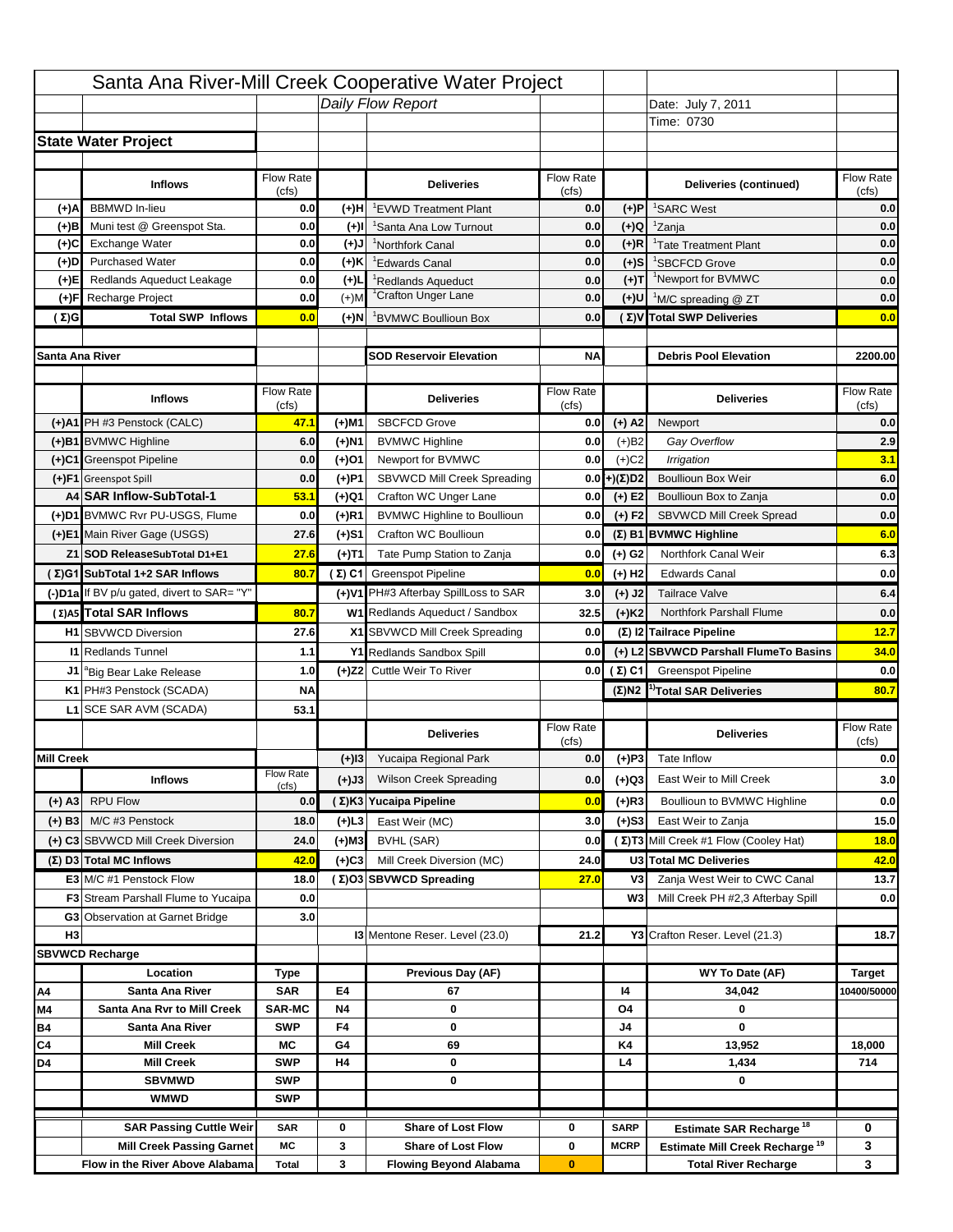|                  |                                                    |                    |                 | Santa Ana River-Mill Creek Cooperative Water Project        |                    |                      |                                              |                                   |
|------------------|----------------------------------------------------|--------------------|-----------------|-------------------------------------------------------------|--------------------|----------------------|----------------------------------------------|-----------------------------------|
|                  |                                                    |                    |                 | Daily Flow Report                                           |                    |                      | Date: July 27, 2011                          |                                   |
|                  |                                                    |                    |                 |                                                             |                    |                      | Time: 0715                                   |                                   |
|                  | Sae WaerPiect                                      |                    |                 |                                                             |                    |                      |                                              |                                   |
|                  |                                                    |                    |                 |                                                             |                    |                      |                                              |                                   |
|                  | Inflor                                             | Flow Rate          |                 | <b>Deligies</b>                                             | Flow Rate          |                      | Delicres(cotned)                             | Flow Rate                         |
|                  | <b>BBMWD</b> In-lieu                               | (cfs)              |                 |                                                             | (cfs)              |                      |                                              | (cfs)                             |
| (+)A<br>(+)B     | Muni test @ Greenspot Sta.                         | 0.0<br>0.0         | (+)H<br>$(+)$ l | 'EVWD Treatment Plant<br><sup>1</sup> Santa Ana Low Turnout | 0.0<br>0.0         | (+)P<br>$(+)Q$       | <sup>1</sup> SARC West<br><sup>1</sup> Zanja | 0.0<br>0.0                        |
| (+)C             | Exchange Water                                     | 0.0                | $(L(+)$         | <sup>1</sup> Northfork Canal                                | 0.0                | $(+)R$               | <sup>1</sup> Tate Treatment Plant            | 0.0                               |
| $(+)D$           | <b>Purchased Water</b>                             | 0.7                | (+)K            | <sup>1</sup> Edwards Canal                                  | 0.0                | $(+)$ S              | <sup>1</sup> SBCFCD Grove                    | 0.0                               |
| (+)E             | Redlands Aqueduct Leakage                          | 0.0                | $(+)$ L         | Redlands Aqueduct                                           | 0.0                | $(+)T$               | <sup>1</sup> Newport for BVMWC               | 0.7                               |
| (+)F             | Recharge Project                                   | 0.0                | $(+)$ M         | <sup>1</sup> Crafton Unger Lane                             | 0.0                | $(+)$ U              | <sup>1</sup> M/C spreading @ ZT              | 0.0                               |
| (Σ)G             | Tel SWP Infler                                     | 0.7                | (+)N            | BVMWC Boullioun Box                                         | 0.0                |                      | (Σ) V Tal SWP Deliveres                      | 0.7                               |
|                  |                                                    |                    |                 |                                                             |                    |                      |                                              |                                   |
| Sana Ana Rier    |                                                    |                    |                 | <b>SOD ReeinEleato</b>                                      | <b>NA</b>          |                      | <b>DebisPbEleato</b>                         | 2200.00                           |
|                  |                                                    |                    |                 |                                                             |                    |                      |                                              |                                   |
|                  | Inflow                                             | Flow Rate<br>(cfs) |                 | <b>Deligies</b>                                             | Flow Rate<br>(cfs) |                      | <b>Deligies</b>                              | Flow Rate<br>(cts)                |
|                  | (+)A1 PH #3 Penstock (CALC)                        | 34.6               | (+)M1           | <b>SBCFCD Grove</b>                                         | 0.0                | $(+)$ A2             | Newport                                      | 0.0                               |
|                  | (+)B1 BVMWC Highline                               | 6.0                | $(+)$ N1        | <b>BVMWC Highline</b>                                       | 0.0                | $(+)B2$              | Gay Overflow                                 | 1.9                               |
|                  | (+)C1 Greenspot Pipeline                           | 0.0                | (+)O1           | Newport for BVMWC                                           | 0.0                | $(+)$ C <sub>2</sub> | Irrigation                                   | 4.1                               |
|                  | (+)F1 Greenspot Spill                              | 0.1                | $(+)$ P1        | SBVWCD Mill Creek Spreading                                 | 0.0                | $(+)(\Sigma)D2$      | <b>Boullioun Box Weir</b>                    | 6.0                               |
|                  | A4 SAR InfloSbTbl-1                                | 40.7               | (+)Q1           | Crafton WC Unger Lane                                       | 0.0                | $(+)$ E2             | Boullioun Box to Zanja                       | 0.0                               |
|                  | (+)D1 BVMWC Rvr PU-USGS, Flume                     | 0.0                | $(+)$ R1        | <b>BVMWC Highline to Boullioun</b>                          | 0.0                | $(+) F2$             | SBVWCD Mill Creek Spread                     | 0.0                               |
|                  | (+)E1 Main River Gage (USGS)                       | 18.0               | $(+)S1$         | Crafton WC Boullioun                                        | 0.0                |                      | $(\Sigma)$ B1 BVMWC Highline                 | 6.0                               |
|                  | Z1 SOD Releae SbTal D1+E1                          | 18.0               | (+)T1           | Tate Pump Station to Zanja                                  | 0.0                | $(+)$ G <sub>2</sub> | Northfork Canal Weir                         | 8.5                               |
|                  | (Σ)G1 SbTol 1+2 SAR Inflow                         | 58.7               |                 | (Σ) C1 Greenspot Pipeline                                   | 0.0                | $(+)$ H <sub>2</sub> | <b>Edwards Canal</b>                         | 0.9                               |
|                  | (-)D1a If BV p/u gated, divert to SAR= "Y"         |                    |                 | (+)V1 PH#3 Afterbay SpillLoss to SAR                        | 0.0                | (+) J2               | <b>Tailrace Valve</b>                        | 0.0                               |
|                  | (Σ)A5 Tbl SAR Infler                               | 58.7               |                 | W1 Redlands Aqueduct / Sandbox                              | 26.1               | $(+)$ K <sub>2</sub> | Northfork Parshall Flume                     | 0.0                               |
|                  | <b>H1</b> SBVWCD Diversion                         | 18.0               |                 | X1 SBVWCD Mill Creek Spreading                              | 0.0                |                      | (Σ) I2 Tailace Pipline                       | 9.4                               |
|                  | <b>11 Redlands Tunnel</b>                          | 0.8                |                 | Y1 Redlands Sandbox Spill                                   | 0.0                |                      | (+) L2 SBVWCD Paball FlmeTdBains             | 18.0                              |
|                  | <sup>"</sup> Big Bear Lake Release                 | 1.0                |                 | (+)Z2 Cuttle Weir To River                                  | 0.0                | (Σ) C1               | <b>Greenspot Pipeline</b>                    | 0.0                               |
| J1               |                                                    |                    |                 |                                                             |                    |                      |                                              |                                   |
|                  |                                                    | <b>NA</b>          |                 |                                                             |                    | $(\Sigma)$ N2        | <sup>1)</sup> Tbl SAR Deliveres              |                                   |
|                  | K1 PH#3 Penstock (SCADA)<br>L1 SCE SAR AVM (SCADA) | 40.6               |                 |                                                             |                    |                      |                                              |                                   |
|                  |                                                    |                    |                 |                                                             | Flow Rate          |                      |                                              | Flow Rate                         |
|                  |                                                    |                    |                 | <b>Deligies</b>                                             | (cts)              |                      | <b>Deligies</b>                              | (cfs)                             |
| <b>Mill Ceek</b> |                                                    |                    | $(+)$ 13        | Yucaipa Regional Park                                       | 0.0                | $(+)P3$              | Tate Inflow                                  |                                   |
|                  | <b>Inflor</b>                                      | Flow Rate<br>(cfs) | (+)J3           | <b>Wilson Creek Spreading</b>                               | 0.0                | (+)Q3                | East Weir to Mill Creek                      |                                   |
| $(+)$ A3         | <b>RPU Flow</b>                                    | 10.2               |                 | (Σ) K3 Yoaip Pipline                                        | 0.0                | $(+)$ R3             | Boullioun to BVMWC Highline                  |                                   |
| $(+)$ B3         | M/C #3 Penstock                                    | 19.8               | (+)L3           | East Weir (MC)                                              | 4.4                | $(+)$ S3             | East Weir to Zanja                           | 58.7<br>18.6<br>4.4<br>0.0<br>7.0 |
|                  | (+) C3 SBVWCD Mill Creek Diversion                 | 1.6                | (+)M3           | BVHL (SAR)                                                  | 0.0                |                      | (Σ)T3 Mill Creek #1 Flow (Cooley Hat)        | 30.0                              |
|                  | $(\Sigma)$ D3 Tel MC Infler                        | 31.6               | (+)C3           | Mill Creek Diversion (MC)                                   | 1.6                |                      | U3 Tel MC Delicies                           | 31.6                              |
|                  | E3 M/C #1 Penstock Flow                            | 30.0               |                 | (Σ)O3 SBVWCD Spading                                        | 6.0                | V <sub>3</sub>       | Zanja West Weir to CWC Canal                 |                                   |
|                  | <b>F3</b> Stream Parshall Flume to Yucaipa         | 0.0                |                 |                                                             |                    | W <sub>3</sub>       | Mill Creek PH #2,3 Afterbay Spill            |                                   |
|                  | <b>G3</b> Observation at Garnet Bridge             | 3.0                |                 |                                                             |                    |                      |                                              |                                   |
| H <sub>3</sub>   |                                                    |                    |                 | <b>13 Mentone Reser. Level (23.0)</b>                       | 19.6               |                      | Y3 Crafton Reser. Level (21.3)               | 5.0<br>0.0<br>15.6                |
|                  | <b>SBVWCD Rechage</b>                              |                    |                 |                                                             |                    |                      |                                              |                                   |
|                  | Loato                                              | Tp                 |                 | PeidDay(AF)                                                 |                    |                      | WY ToDae (AF)                                | <b>Taget</b>                      |
| A4               | Santa Ana Rier                                     | <b>SAR</b>         | E4              | 36                                                          |                    | 14                   | 35,052                                       |                                   |
| M4               | Santa Ana RadMill Ceek                             | <b>SAR-MC</b>      | Ν4              | 0                                                           |                    | O4                   | 0                                            |                                   |
| <b>B4</b>        | Sana Ana Rier                                      | <b>SWP</b>         | F4              | 0                                                           |                    | J4                   | 0                                            |                                   |
| C4               | <b>Mill Ceek</b>                                   | МC                 | G4              | 12                                                          |                    | K4                   | 14,386                                       | 18,000                            |
| D4               | <b>Mill Ceek</b>                                   | <b>SWP</b>         | H4              | 0                                                           |                    | L4                   | 1,434                                        | 714                               |
|                  | <b>SBVMWD</b>                                      | <b>SWP</b>         |                 | 0                                                           |                    |                      | 0                                            |                                   |
|                  | <b>WMWD</b>                                        | <b>SWP</b>         |                 |                                                             |                    |                      |                                              | 10400/50000                       |
|                  | <b>SAR Paing Cte Weir</b>                          | <b>SAR</b>         | 0               | Shae bLtFlw                                                 | 0                  | <b>SARP</b>          | 18<br>Etmat SAR Rechage                      | 0                                 |
|                  | Mill Ceek Paing Ganet                              | МC                 | 3               | Shae bLtFlw                                                 | 0                  | <b>MCRP</b>          | 19<br><b>Etmat Mill Ceek Rechage</b>         | 3                                 |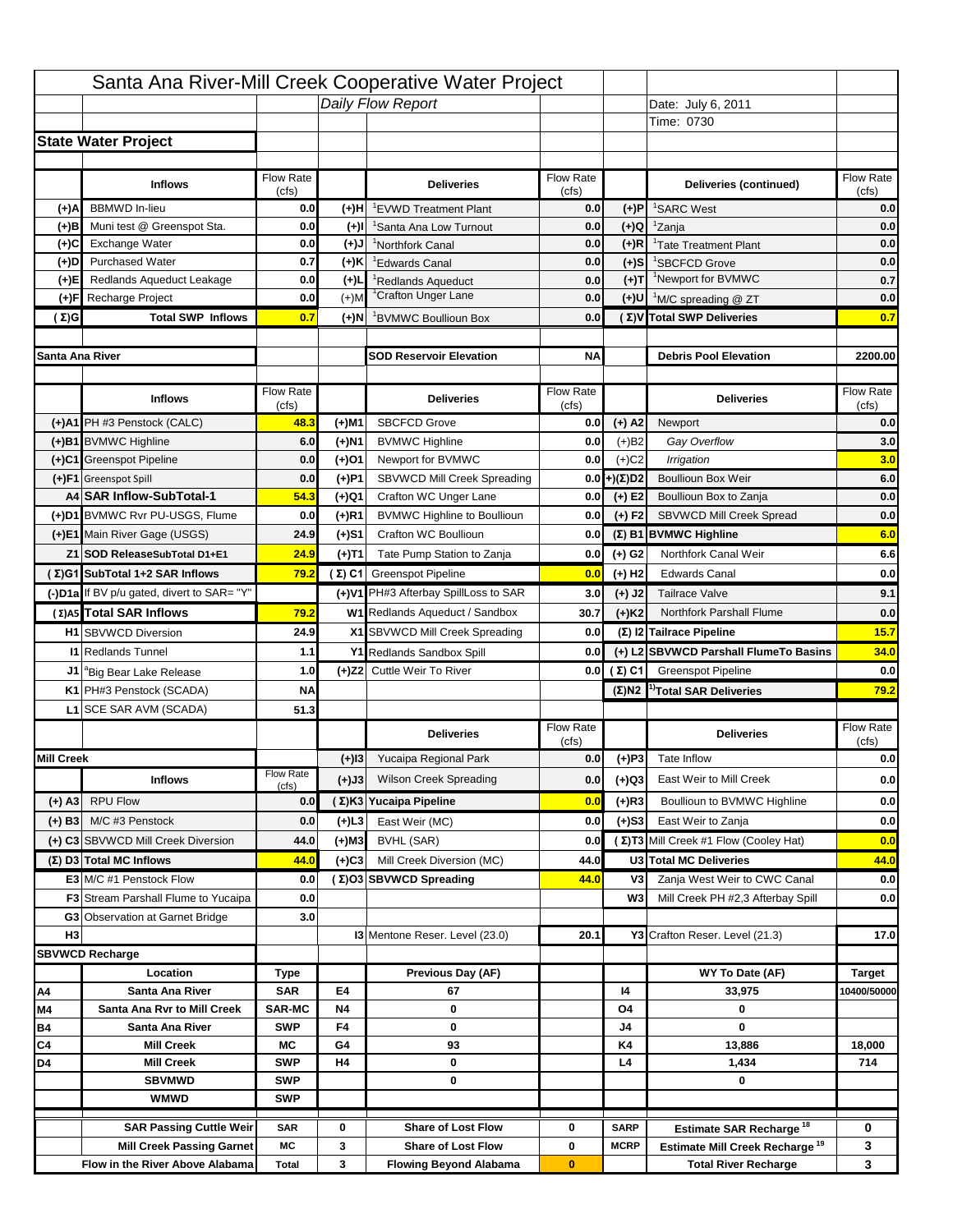|                   |                                              |                    |          | Santa Ana River-Mill Creek Cooperative Water Project |                           |                       |                                                                                         |                           |
|-------------------|----------------------------------------------|--------------------|----------|------------------------------------------------------|---------------------------|-----------------------|-----------------------------------------------------------------------------------------|---------------------------|
|                   |                                              |                    |          | Daily Flow Report                                    |                           |                       | Date: July 26, 2011                                                                     |                           |
|                   |                                              |                    |          |                                                      |                           |                       | Time: 0730                                                                              |                           |
|                   | <b>State Water Project</b>                   |                    |          |                                                      |                           |                       |                                                                                         |                           |
|                   |                                              |                    |          |                                                      |                           |                       |                                                                                         |                           |
|                   | <b>Inflows</b>                               | <b>Flow Rate</b>   |          | <b>Deliveries</b>                                    | <b>Flow Rate</b>          |                       | Deliveries (continued)                                                                  | Flow Rate                 |
|                   |                                              | (cfs)              |          |                                                      | (cts)                     |                       |                                                                                         | (cfs)                     |
| (+)A              | <b>BBMWD</b> In-lieu                         | 0.0                | (+)H     | <sup>1</sup> EVWD Treatment Plant                    | 0.0                       | $(+)P$                | <sup>1</sup> SARC West                                                                  | 0.0                       |
| (+)B              | Muni test @ Greenspot Sta.                   | 0.0                | $(+)$    | 'Santa Ana Low Turnout                               | 0.0                       | (+)Q                  | <sup>1</sup> Zanja                                                                      | 0.0                       |
| (+)C              | <b>Exchange Water</b>                        | 0.0                | (+)J     | <sup>1</sup> Northfork Canal                         | 0.0                       | $(+)R$                | <sup>1</sup> Tate Treatment Plant                                                       | 0.0                       |
| (+)D              | <b>Purchased Water</b>                       | 0.0                | (+)K     | <sup>1</sup> Edwards Canal                           | 0.0                       | $(+)$ S               | <sup>1</sup> SBCFCD Grove<br><sup>1</sup> Newport for BVMWC                             | 0.0                       |
| (+)E              | Redlands Aqueduct Leakage                    | 0.0                | $(+)1$   | Redlands Aqueduct<br><sup>1</sup> Crafton Unger Lane | 0.0                       | $(+)T$                |                                                                                         | 0.0                       |
| (+)F              | Recharge Project<br><b>Total SWP Inflows</b> | 0.0<br>0.0         | $(+)$ M  |                                                      | 0.0                       | $(+)$ U               | <sup>1</sup> M/C spreading @ ZT<br>(Σ)V Total SWP Deliveries                            | 0.0                       |
| $(\Sigma)$ G      |                                              |                    | (+)N     | BVMWC Boullioun Box                                  | 0.0                       |                       |                                                                                         | 0.0                       |
| Santa Ana River   |                                              |                    |          | <b>SOD Reservoir Elevation</b>                       | <b>NA</b>                 |                       | <b>Debris Pool Elevation</b>                                                            | 2200.00                   |
|                   |                                              |                    |          |                                                      |                           |                       |                                                                                         |                           |
|                   | <b>Inflows</b>                               | Flow Rate<br>(cfs) |          | <b>Deliveries</b>                                    | <b>Flow Rate</b><br>(cts) |                       | <b>Deliveries</b>                                                                       | Flow Rate<br>(cfs)        |
|                   | (+)A1 PH #3 Penstock (CALC)                  | 35.4               | (+)M1    | <b>SBCFCD Grove</b>                                  | 0.0                       | $(+)$ A2              | Newport                                                                                 | 0.0                       |
|                   | (+)B1 BVMWC Highline                         | 6.0                | (+)N1    | <b>BVMWC Highline</b>                                | 0.0                       | $(+)B2$               | Gay Overflow                                                                            | 0.8                       |
|                   | (+)C1 Greenspot Pipeline                     | 0.0                | (+)O1    | Newport for BVMWC                                    | 0.0                       | $(+)$ C <sub>2</sub>  | Irrigation                                                                              | 5.2                       |
|                   | (+)F1 Greenspot Spill                        | 0.0                | $(+)$ P1 | SBVWCD Mill Creek Spreading                          | 0.0                       | $(+)(\Sigma)D2$       | <b>Boullioun Box Weir</b>                                                               | 6.0                       |
|                   | A4 SAR Inflow-SubTotal-1                     | 41.4               | (+)Q1    | Crafton WC Unger Lane                                | 0.0                       | $(+)$ E2              | Boullioun Box to Zanja                                                                  | 0.0                       |
|                   | (+)D1 BVMWC Rvr PU-USGS, Flume               | 0.0                | (+)R1    | <b>BVMWC Highline to Boullioun</b>                   | 0.0                       | $(+) F2$              | SBVWCD Mill Creek Spread                                                                | 0.0                       |
|                   | (+)E1 Main River Gage (USGS)                 | 18.0               | $(+)S1$  | <b>Crafton WC Boullioun</b>                          | 0.0                       |                       | $(\Sigma)$ B1 BVMWC Highline                                                            | 6.0                       |
|                   | Z1 SOD ReleaseSubTotal D1+E1                 | 18.0               | (+)T1    | Tate Pump Station to Zanja                           | 0.0                       | $(+)$ G <sub>2</sub>  | Northfork Canal Weir                                                                    | 8.5                       |
|                   | (Σ)G1 SubTotal 1+2 SAR Inflows               | 59.4               |          | $(Σ) C1$ Greenspot Pipeline                          | 0.0                       | $(+)$ H <sub>2</sub>  | <b>Edwards Canal</b>                                                                    | 0.6                       |
|                   | (-)D1a If BV p/u gated, divert to SAR= "Y"   |                    |          | (+)V1 PH#3 Afterbay SpillLoss to SAR                 | 0.0                       | (+) J2                | <b>Tailrace Valve</b>                                                                   | 0.0                       |
|                   | (Σ)A5 Total SAR Inflows                      | 59.4               |          | W1 Redlands Aqueduct / Sandbox                       | 27.1                      | $(+)$ K2              | Northfork Parshall Flume                                                                | 0.0                       |
|                   |                                              |                    |          |                                                      |                           |                       |                                                                                         |                           |
|                   |                                              |                    |          |                                                      |                           |                       |                                                                                         |                           |
|                   | <b>H1</b> SBVWCD Diversion                   | 18.0               |          | X1 SBVWCD Mill Creek Spreading                       | 0.0                       |                       | (Σ) I2 Tailrace Pipeline                                                                | 9.1                       |
|                   | <b>11 Redlands Tunnel</b>                    | 0.8                |          | Y1 Redlands Sandbox Spill                            | 0.0                       |                       | (+) L2 SBVWCD Parshall FlumeTo Basins                                                   | 18.0                      |
| J1                | <sup>a</sup> Big Bear Lake Release           | 1.0                |          | (+)Z2 Cuttle Weir To River                           |                           | $0.0$ ( $\Sigma$ ) C1 | <b>Greenspot Pipeline</b>                                                               |                           |
|                   | K1 PH#3 Penstock (SCADA)                     | <b>NA</b>          |          |                                                      |                           | $(\Sigma)$ N2         | <sup>1)</sup> Total SAR Deliveries                                                      | 59.4                      |
|                   | L1 SCE SAR AVM (SCADA)                       | 44.7               |          |                                                      |                           |                       |                                                                                         |                           |
|                   |                                              |                    |          | <b>Deliveries</b>                                    | Flow Rate                 |                       | <b>Deliveries</b>                                                                       | Flow Rate                 |
| <b>Mill Creek</b> |                                              |                    |          | (+)I3 Yucaipa Regional Park                          | (cts)<br>0.0              | $(+)P3$               | Tate Inflow                                                                             | (cfs)                     |
|                   | <b>Inflows</b>                               | Flow Rate          |          | Wilson Creek Spreading                               | 0.0                       |                       | East Weir to Mill Creek                                                                 |                           |
|                   |                                              | (cfs)              | (+)J3    |                                                      |                           | (+)Q3                 |                                                                                         |                           |
| $(+)$ A3          | <b>RPU Flow</b><br>M/C #3 Penstock           | 10.0               |          | (Σ) K3 Yucaipa Pipeline                              | 0.0                       | $(+)$ R3              | Boullioun to BVMWC Highline                                                             | 0.0<br>18.6<br>9.2<br>0.0 |
| $(+)$ B3          |                                              | 17.8               | (+)L3    | East Weir (MC)                                       | 9.2                       | $(+)$ S3              | East Weir to Zanja                                                                      | 0.0                       |
|                   | (+) C3 SBVWCD Mill Creek Diversion           | 1.8                | $(+)$ M3 | BVHL (SAR)                                           | 0.0                       |                       | (Σ) T3 Mill Creek #1 Flow (Cooley Hat)                                                  | 27.8                      |
|                   | (Σ) D3 Total MC Inflows                      | 29.6               | $(+)$ C3 | Mill Creek Diversion (MC)                            | 1.8                       |                       | U3 Total MC Deliveries                                                                  | 29.6                      |
|                   | <b>E3</b> M/C #1 Penstock Flow               | 27.8               |          | (Σ)O3 SBVWCD Spreading                               | 11.0                      | V3                    | Zanja West Weir to CWC Canal                                                            | 0.0                       |
|                   | <b>F3</b> Stream Parshall Flume to Yucaipa   | 0.0                |          |                                                      |                           | W <sub>3</sub>        | Mill Creek PH #2,3 Afterbay Spill                                                       | 0.0                       |
|                   | <b>G3</b> Observation at Garnet Bridge       | 3.0                |          |                                                      |                           |                       |                                                                                         |                           |
| H <sub>3</sub>    |                                              |                    |          | <b>13 Mentone Reser. Level (23.0)</b>                | 18.6                      |                       | Y3 Crafton Reser. Level (21.3)                                                          | 18.5                      |
|                   | <b>SBVWCD Recharge</b>                       |                    |          |                                                      |                           |                       |                                                                                         |                           |
|                   | Location<br>Santa Ana River                  | Type<br><b>SAR</b> | E4       | Previous Day (AF)<br>36                              |                           | 14                    | WY To Date (AF)<br>35,016                                                               | Target<br>10400/50000     |
| A4<br>M4          | Santa Ana Ryr to Mill Creek                  | <b>SAR-MC</b>      | Ν4       | 0                                                    |                           | O4                    | 0                                                                                       |                           |
| <b>B4</b>         | Santa Ana River                              | <b>SWP</b>         | F4       | 0                                                    |                           | J4                    | 0                                                                                       |                           |
| C4                | <b>Mill Creek</b>                            | МC                 | G4       | 22                                                   |                           | K4                    | 14,375                                                                                  | 18,000                    |
| D4                | <b>Mill Creek</b>                            | <b>SWP</b>         | H4       | 0                                                    |                           | L4                    | 1,434                                                                                   | 714                       |
|                   | <b>SBVMWD</b>                                | <b>SWP</b>         |          | 0                                                    |                           |                       | 0                                                                                       |                           |
|                   | <b>WMWD</b>                                  | <b>SWP</b>         |          |                                                      |                           |                       |                                                                                         |                           |
|                   | <b>SAR Passing Cuttle Weir</b>               | <b>SAR</b>         | 0        | <b>Share of Lost Flow</b>                            | 0                         | <b>SARP</b>           |                                                                                         | 0                         |
|                   | <b>Mill Creek Passing Garnet</b>             | МC                 | 3        | <b>Share of Lost Flow</b>                            | 0                         | <b>MCRP</b>           | Estimate SAR Recharge <sup>18</sup><br><b>Estimate Mill Creek Recharge<sup>19</sup></b> | 3                         |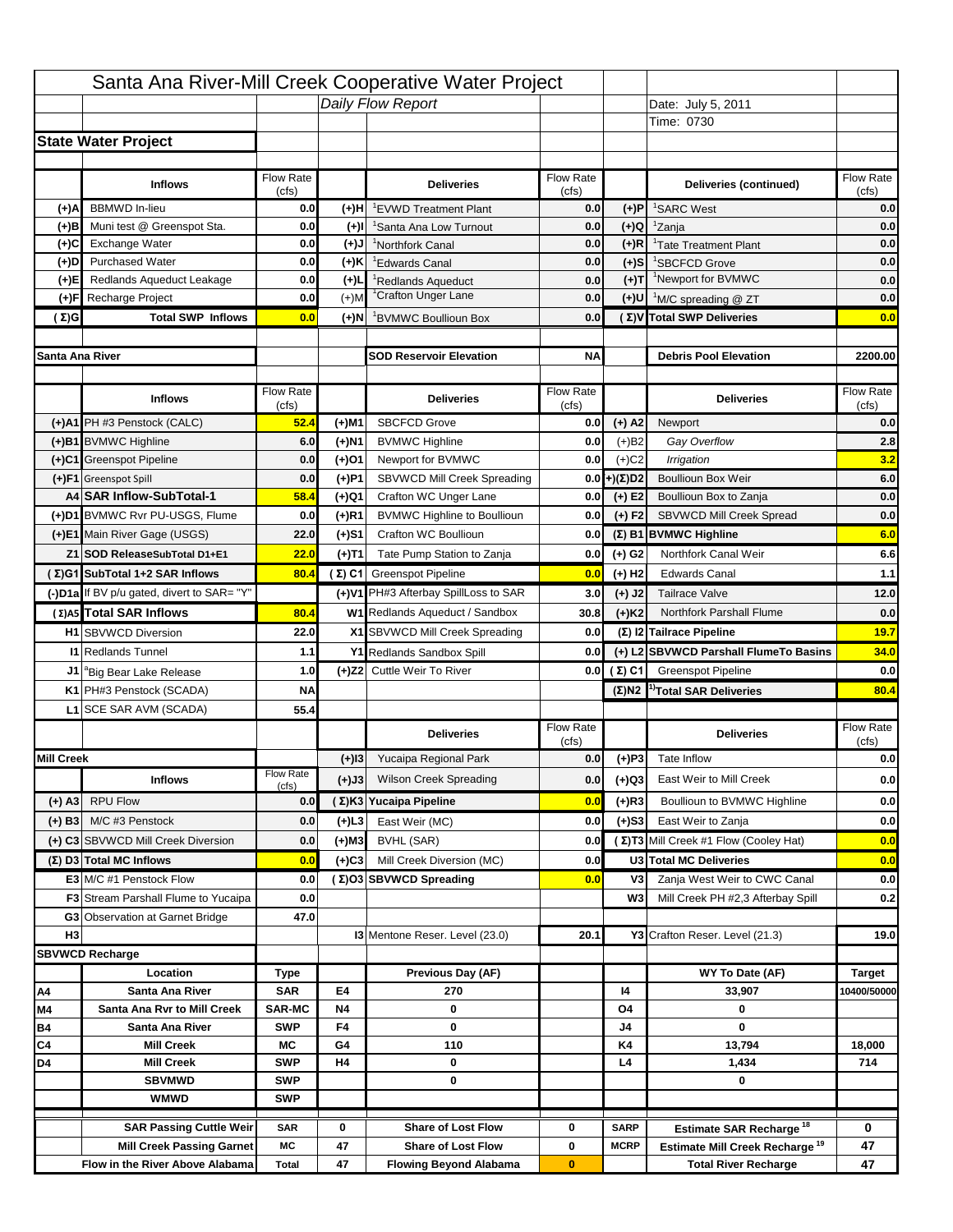|                   |                                                                |                    |               | Santa Ana River-Mill Creek Cooperative Water Project   |                           |                       |                                                                    |                                   |
|-------------------|----------------------------------------------------------------|--------------------|---------------|--------------------------------------------------------|---------------------------|-----------------------|--------------------------------------------------------------------|-----------------------------------|
|                   |                                                                |                    |               | Daily Flow Report                                      |                           |                       | Date: July 25, 2011                                                |                                   |
|                   |                                                                |                    |               |                                                        |                           |                       | Time: 0745                                                         |                                   |
|                   | <b>State Water Project</b>                                     |                    |               |                                                        |                           |                       |                                                                    |                                   |
|                   |                                                                |                    |               |                                                        |                           |                       |                                                                    |                                   |
|                   | <b>Inflows</b>                                                 | <b>Flow Rate</b>   |               | <b>Deliveries</b>                                      | <b>Flow Rate</b>          |                       | Deliveries (continued)                                             | Flow Rate                         |
|                   | <b>BBMWD</b> In-lieu                                           | (cfs)              |               |                                                        | (cts)<br>0.0              |                       |                                                                    | (cfs)<br>0.0                      |
| (+)A<br>(+)B      | Muni test @ Greenspot Sta.                                     | 0.0<br>0.0         | (+)H<br>$(+)$ | <sup>1</sup> EVWD Treatment Plant                      | 0.0                       | $(+)P$<br>(+)Q        | <sup>1</sup> SARC West<br><sup>1</sup> Zanja                       | 0.0                               |
| (+)C              | <b>Exchange Water</b>                                          | 0.0                | (+)J          | 'Santa Ana Low Turnout<br><sup>1</sup> Northfork Canal | 0.0                       | $(+)R$                | <sup>1</sup> Tate Treatment Plant                                  | 0.0                               |
| (+)D              | <b>Purchased Water</b>                                         | 0.0                | (+)K          | <sup>1</sup> Edwards Canal                             | 0.0                       | $(+)$ S               | <sup>1</sup> SBCFCD Grove                                          | 0.0                               |
| (+)E              | Redlands Aqueduct Leakage                                      | 0.0                | $(+)1$        | Redlands Aqueduct                                      | 0.0                       | $(+)T$                | <sup>1</sup> Newport for BVMWC                                     | 0.0                               |
| (+)F              | Recharge Project                                               | 0.0                | $(+)$ M       | <sup>1</sup> Crafton Unger Lane                        | 0.0                       | $(+)$ U               | <sup>1</sup> M/C spreading @ ZT                                    | 0.0                               |
| $(\Sigma)$ G      | <b>Total SWP Inflows</b>                                       | 0.0                | (+)N          | BVMWC Boullioun Box                                    | 0.0                       |                       | (Σ)V Total SWP Deliveries                                          | 0.0                               |
|                   |                                                                |                    |               |                                                        |                           |                       |                                                                    |                                   |
| Santa Ana River   |                                                                |                    |               | <b>SOD Reservoir Elevation</b>                         | <b>NA</b>                 |                       | <b>Debris Pool Elevation</b>                                       | 2200.00                           |
|                   |                                                                |                    |               |                                                        |                           |                       |                                                                    |                                   |
|                   | <b>Inflows</b>                                                 | Flow Rate<br>(cfs) |               | <b>Deliveries</b>                                      | <b>Flow Rate</b><br>(cts) |                       | <b>Deliveries</b>                                                  | Flow Rate<br>(cfs)                |
|                   | (+)A1 PH #3 Penstock (CALC)                                    | 35.8               | (+)M1         | <b>SBCFCD Grove</b>                                    | 0.0                       | $(+)$ A2              | Newport                                                            | 0.0                               |
|                   | (+)B1 BVMWC Highline                                           | 6.0                | (+)N1         | <b>BVMWC Highline</b>                                  | 0.0                       | $(+)B2$               | Gay Overflow                                                       | 3.0                               |
|                   | (+)C1 Greenspot Pipeline                                       | 0.0                | (+)O1         | Newport for BVMWC                                      | 0.0                       | $(+)$ C <sub>2</sub>  | Irrigation                                                         | 3.0                               |
|                   | (+)F1 Greenspot Spill                                          | 0.0                | $(+)$ P1      | SBVWCD Mill Creek Spreading                            | 0.0                       | $(+)(\Sigma)D2$       | <b>Boullioun Box Weir</b>                                          | 6.0                               |
|                   | A4 SAR Inflow-SubTotal-1                                       | 41.8               | (+)Q1         | Crafton WC Unger Lane                                  | 0.0                       | $(+)$ E2              | Boullioun Box to Zanja                                             | 0.0                               |
|                   | (+)D1 BVMWC Rvr PU-USGS, Flume                                 | 0.0                | (+)R1         | <b>BVMWC Highline to Boullioun</b>                     | 0.0                       | $(+) F2$              | SBVWCD Mill Creek Spread                                           | 0.0                               |
|                   | (+)E1 Main River Gage (USGS)                                   | 18.0               | $(+)S1$       | <b>Crafton WC Boullioun</b>                            | 0.0                       |                       | $(\Sigma)$ B1 BVMWC Highline                                       | 6.0                               |
|                   | Z1 SOD ReleaseSubTotal D1+E1                                   | 18.0               | (+)T1         | Tate Pump Station to Zanja                             | 0.0                       | $(+)$ G <sub>2</sub>  | Northfork Canal Weir                                               | 8.5                               |
|                   | (Σ)G1 SubTotal 1+2 SAR Inflows                                 | 59.8               |               | $(Σ) C1$ Greenspot Pipeline                            | 0.0                       | $(+)$ H <sub>2</sub>  | <b>Edwards Canal</b>                                               | 0.0                               |
|                   | (-)D1a If BV p/u gated, divert to SAR= "Y"                     |                    |               | (+)V1 PH#3 Afterbay SpillLoss to SAR                   | 0.0                       | (+) J2                | <b>Tailrace Valve</b>                                              | 0.0                               |
|                   | (Σ)A5 Total SAR Inflows                                        | 59.8               |               | W1 Redlands Aqueduct / Sandbox                         | 28.1                      | $(+)$ K2              | Northfork Parshall Flume                                           | 0.0                               |
|                   |                                                                |                    |               |                                                        |                           |                       |                                                                    |                                   |
|                   | <b>H1</b> SBVWCD Diversion                                     | 18.0               |               | X1 SBVWCD Mill Creek Spreading                         | 0.0                       |                       | (Σ) I2 Tailrace Pipeline                                           |                                   |
|                   | <b>11 Redlands Tunnel</b>                                      | 0.8                |               | Y1 Redlands Sandbox Spill                              | 0.0                       |                       |                                                                    | 8.5<br>18.0                       |
| J1                |                                                                | 1.0                |               | (+)Z2 Cuttle Weir To River                             |                           | $0.0$ ( $\Sigma$ ) C1 | (+) L2 SBVWCD Parshall FlumeTo Basins<br><b>Greenspot Pipeline</b> | 0.0                               |
|                   | <sup>a</sup> Big Bear Lake Release<br>K1 PH#3 Penstock (SCADA) | <b>NA</b>          |               |                                                        |                           | $(\Sigma)$ N2         |                                                                    |                                   |
|                   |                                                                | 41.6               |               |                                                        |                           |                       | <sup>1)</sup> Total SAR Deliveries                                 |                                   |
|                   | L1 SCE SAR AVM (SCADA)                                         |                    |               |                                                        | Flow Rate                 |                       |                                                                    | Flow Rate                         |
|                   |                                                                |                    |               | <b>Deliveries</b>                                      | (cts)                     |                       | <b>Deliveries</b>                                                  | (cfs)                             |
| <b>Mill Creek</b> |                                                                |                    |               | (+)I3 Yucaipa Regional Park                            | 0.0                       | $(+)P3$               | Tate Inflow                                                        |                                   |
|                   | <b>Inflows</b>                                                 | Flow Rate<br>(cfs) | (+)J3         | Wilson Creek Spreading                                 | 0.0                       | (+)Q3                 | East Weir to Mill Creek                                            |                                   |
| $(+)$ A3          | <b>RPU Flow</b>                                                | 16.7               |               | (Σ) K3 Yucaipa Pipeline                                | 0.0                       | $(+)$ R3              | Boullioun to BVMWC Highline                                        | 59.8<br>18.6<br>$11.0$<br>$0.0\,$ |
| $(+)$ B3          | M/C #3 Penstock                                                | 15.5               | (+)L3         | East Weir (MC)                                         | 11.0                      | $(+)$ S3              | East Weir to Zanja                                                 | 2.6                               |
|                   | (+) C3 SBVWCD Mill Creek Diversion                             | 0.0                | $(+)$ M3      | BVHL (SAR)                                             | 0.0                       |                       | (Σ) T3 Mill Creek #1 Flow (Cooley Hat)                             | 32.2                              |
|                   | (Σ) D3 Total MC Inflows                                        | 32.2               | $(+)$ C3      | Mill Creek Diversion (MC)                              | 0.0                       |                       | U3 Total MC Deliveries                                             | 32.2                              |
|                   | E3 M/C #1 Penstock Flow                                        | 32.2               |               | (Σ)O3 SBVWCD Spreading                                 | 11.0                      | V3                    | Zanja West Weir to CWC Canal                                       | 1.9                               |
|                   | <b>F3</b> Stream Parshall Flume to Yucaipa                     | 0.0                |               |                                                        |                           | W <sub>3</sub>        | Mill Creek PH #2,3 Afterbay Spill                                  |                                   |
|                   | <b>G3</b> Observation at Garnet Bridge                         | 3.0                |               |                                                        |                           |                       |                                                                    | 2.3                               |
| H <sub>3</sub>    |                                                                |                    |               | <b>13 Mentone Reser. Level (23.0)</b>                  | 19.3                      |                       | Y3 Crafton Reser. Level (21.3)                                     | 19.0                              |
|                   | <b>SBVWCD Recharge</b>                                         |                    |               |                                                        |                           |                       |                                                                    |                                   |
|                   | Location                                                       | Type               |               | Previous Day (AF)                                      |                           |                       | WY To Date (AF)                                                    | Target                            |
| A4                | Santa Ana River                                                | <b>SAR</b>         | E4            | 107                                                    |                           | 14                    | 34,908                                                             |                                   |
| M4                | Santa Ana Ryr to Mill Creek                                    | <b>SAR-MC</b>      | Ν4            | 0                                                      |                           | O4                    | 0                                                                  |                                   |
| <b>B4</b>         | Santa Ana River                                                | <b>SWP</b>         | F4            | 0                                                      |                           | J4                    | 0                                                                  |                                   |
| C4                | <b>Mill Creek</b>                                              | МC                 | G4            | 65                                                     |                           | K4                    | 14,353                                                             | 18,000                            |
| D4                | <b>Mill Creek</b>                                              | <b>SWP</b>         | H4            | 0                                                      |                           | L4                    | 1,434                                                              | 10400/50000<br>714                |
|                   | <b>SBVMWD</b>                                                  | <b>SWP</b>         |               | 0                                                      |                           |                       | 0                                                                  |                                   |
|                   | <b>WMWD</b>                                                    | <b>SWP</b>         |               |                                                        |                           |                       |                                                                    |                                   |
|                   | <b>SAR Passing Cuttle Weir</b>                                 | <b>SAR</b>         | 0             | <b>Share of Lost Flow</b>                              | 0                         | <b>SARP</b>           | Estimate SAR Recharge <sup>18</sup>                                | 0                                 |
|                   | <b>Mill Creek Passing Garnet</b>                               | МC                 | 3             | <b>Share of Lost Flow</b>                              | 0                         | <b>MCRP</b>           | <b>Estimate Mill Creek Recharge<sup>19</sup></b>                   | 3                                 |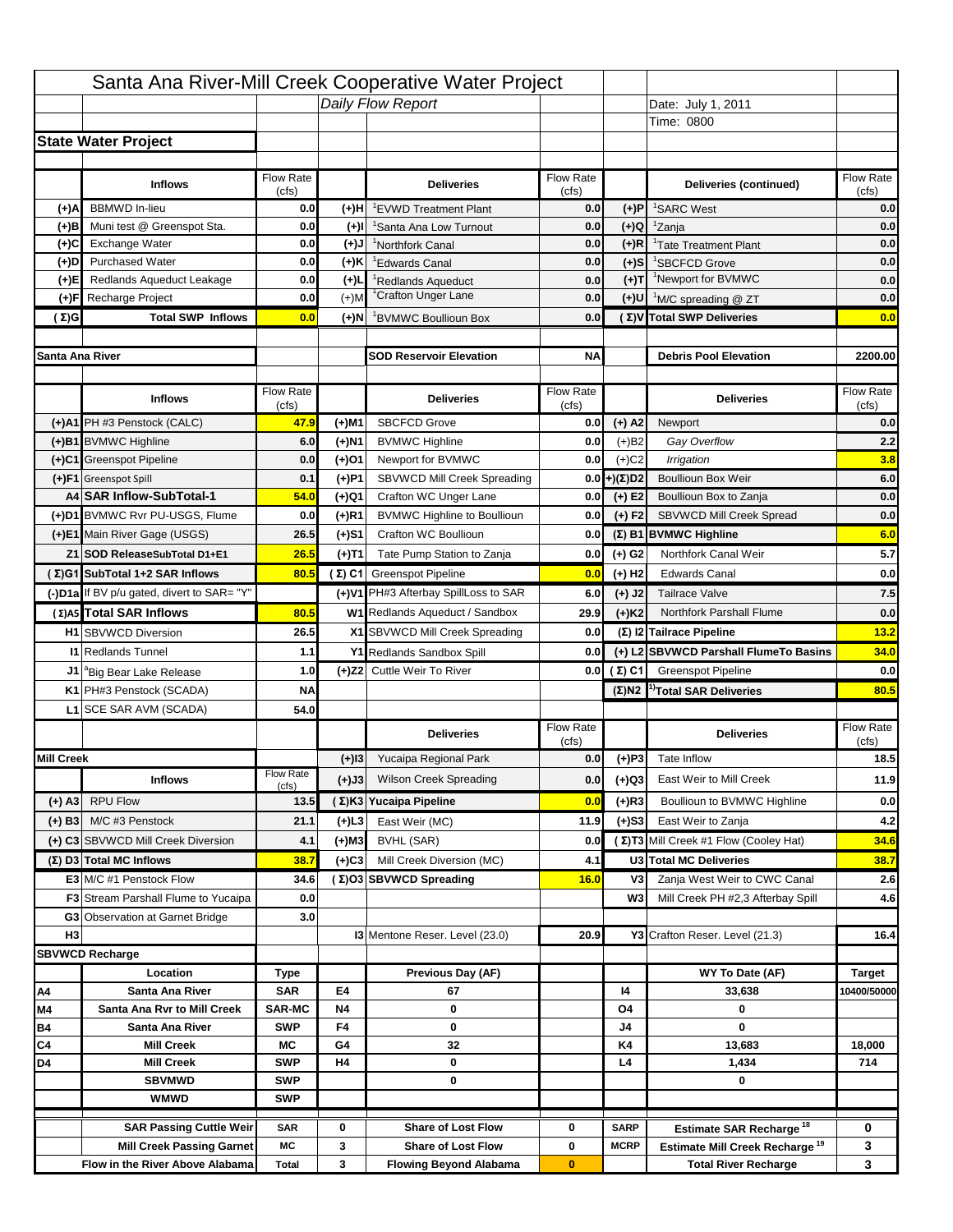|                      |                                            |                    |          | Santa Ana River-Mill Creek Cooperative Water Project |                    |                      |                                                 |                                          |
|----------------------|--------------------------------------------|--------------------|----------|------------------------------------------------------|--------------------|----------------------|-------------------------------------------------|------------------------------------------|
|                      |                                            |                    |          | Daily Flow Report                                    |                    |                      | Date: July 22, 2011                             |                                          |
|                      |                                            |                    |          |                                                      |                    |                      | Time: 0715                                      |                                          |
|                      | <b>State Water Project</b>                 |                    |          |                                                      |                    |                      |                                                 |                                          |
|                      |                                            |                    |          |                                                      |                    |                      |                                                 |                                          |
|                      | <b>Inflows</b>                             | Flow Rate          |          | <b>Deliveries</b>                                    | <b>Flow Rate</b>   |                      | Deliveries (continued)                          | Flow Rate                                |
| (+)A                 | <b>BBMWD</b> In-lieu                       | (cfs)<br>0.0       | (+)H     | 'EVWD Treatment Plant                                | (cfs)<br>0.0       | (+)P                 | <sup>1</sup> SARC West                          | (cfs)<br>0.0                             |
| (+)B                 | Muni test @ Greenspot Sta.                 | 0.0                | $(+)$ l  | 'Santa Ana Low Turnout                               | 0.0                | $(+)Q$               | <sup>1</sup> Zanja                              | 0.0                                      |
| (+)C                 | Exchange Water                             | 0.0                | $(L(+)$  | <sup>1</sup> Northfork Canal                         | 0.0                | $(+)R$               | <sup>1</sup> Tate Treatment Plant               | 0.0                                      |
| (+)D                 | <b>Purchased Water</b>                     | 0.0                | (+)K     | <sup>1</sup> Edwards Canal                           | 0.0                | $(+)$ S              | <sup>1</sup> SBCFCD Grove                       | 0.0                                      |
| (+)E                 | Redlands Aqueduct Leakage                  | 0.0                | $(+)1$   | <sup>1</sup> Redlands Aqueduct                       | 0.0                | $(+)T$               | <sup>1</sup> Newport for BVMWC                  | 0.0                                      |
| (+)F                 | Recharge Project                           | 0.0                | $(+)$ M  | Crafton Unger Lane                                   | 0.0                | $(+)$ U              | <sup>1</sup> M/C spreading @ ZT                 | 0.0                                      |
| (Σ)G                 | <b>Total SWP Inflows</b>                   | 0.0                | (+)N     | BVMWC Boullioun Box                                  | 0.0                |                      | (Σ)V Total SWP Deliveries                       | 0.0                                      |
|                      |                                            |                    |          |                                                      |                    |                      |                                                 |                                          |
| Santa Ana River      |                                            |                    |          | <b>SOD Reservoir Elevation</b>                       | <b>NA</b>          |                      | <b>Debris Pool Elevation</b>                    | 2200.00                                  |
|                      |                                            |                    |          |                                                      |                    |                      |                                                 |                                          |
|                      | <b>Inflows</b>                             | Flow Rate<br>(cfs) |          | <b>Deliveries</b>                                    | Flow Rate<br>(cfs) |                      | <b>Deliveries</b>                               | Flow Rate<br>(cts)                       |
|                      | (+)A1 PH #3 Penstock (CALC)                | 35.6               | (+)M1    | <b>SBCFCD Grove</b>                                  | 0.0                | $(+)$ A2             | Newport                                         | 0.0                                      |
|                      | (+)B1 BVMWC Highline                       | 6.0                | $(+)$ N1 | <b>BVMWC Highline</b>                                | 0.0                | $(+)B2$              | Gay Overflow                                    | 2.5                                      |
|                      | (+)C1 Greenspot Pipeline                   | 0.0                | (+)O1    | Newport for BVMWC                                    | 0.0                | $(+)$ C <sub>2</sub> | Irrigation                                      | 3.5                                      |
|                      | (+)F1 Greenspot Spill                      | 0.0                | $(+)$ P1 | SBVWCD Mill Creek Spreading                          | 0.0                | $(+)(\Sigma)D2$      | <b>Boullioun Box Weir</b>                       | 6.0                                      |
|                      | A4 SAR Inflow-SubTotal-1                   | 41.6               | (+)Q1    | Crafton WC Unger Lane                                | 0.0                | $(+)$ E2             | Boullioun Box to Zanja                          | 0.0                                      |
|                      | (+)D1 BVMWC Rvr PU-USGS, Flume             | 0.0                | $(+)$ R1 | <b>BVMWC Highline to Boullioun</b>                   | 0.0                | $(+) F2$             | SBVWCD Mill Creek Spread                        | 0.0                                      |
|                      | (+)E1 Main River Gage (USGS)               | 19.0               | $(+)S1$  | Crafton WC Boullioun                                 | 0.0                |                      | $(\Sigma)$ B1 BVMWC Highline                    | 6.0                                      |
|                      | Z1 SOD ReleaseSubTotal D1+E1               | 19.0               | (+)T1    | Tate Pump Station to Zanja                           | 0.0                | $(+)$ G <sub>2</sub> | Northfork Canal Weir                            | 6.5                                      |
|                      | (Σ)G1 SubTotal 1+2 SAR Inflows             | 60.6               |          | (Σ) C1 Greenspot Pipeline                            |                    | $(+)$ H <sub>2</sub> | <b>Edwards Canal</b>                            | 0.0                                      |
|                      |                                            |                    |          |                                                      | 0.0                |                      |                                                 |                                          |
|                      | (-)D1a If BV p/u gated, divert to SAR= "Y" |                    |          | (+)V1 PH#3 Afterbay SpillLoss to SAR                 | 0.0                | (+) J2               | <b>Tailrace Valve</b>                           | 0.0                                      |
|                      | (Σ) A5 Total SAR Inflows                   | 60.6               |          | W1 Redlands Aqueduct / Sandbox                       | 30.1               | $(+)$ K <sub>2</sub> | Northfork Parshall Flume                        | 0.0                                      |
|                      | <b>H1</b> SBVWCD Diversion                 | 19.0               |          |                                                      |                    |                      |                                                 |                                          |
|                      |                                            |                    |          | X1 SBVWCD Mill Creek Spreading                       | 0.0                |                      | (Σ) I2 Tailrace Pipeline                        | 6.5                                      |
|                      | <b>11 Redlands Tunnel</b>                  | 1.0                |          | Y1 Redlands Sandbox Spill                            | 0.0                |                      | (+) L2 SBVWCD Parshall FlumeTo Basins           | 19.0                                     |
| J1                   | "Big Bear Lake Release                     | 1.0                |          | (+)Z2 Cuttle Weir To River                           | 0.0                | (Σ) C1               | <b>Greenspot Pipeline</b>                       |                                          |
|                      | K1 PH#3 Penstock (SCADA)                   | <b>NA</b>          |          |                                                      |                    |                      | $(\Sigma)$ N2 <sup>1</sup> Total SAR Deliveries |                                          |
|                      | L1 SCE SAR AVM (SCADA)                     | 43.0               |          |                                                      |                    |                      |                                                 |                                          |
|                      |                                            |                    |          | <b>Deliveries</b>                                    | Flow Rate          |                      | <b>Deliveries</b>                               | Flow Rate                                |
|                      |                                            |                    |          |                                                      | (cts)              |                      |                                                 | (cfs)                                    |
| <b>Mill Creek</b>    |                                            | Flow Rate          | $(+)$ 13 | Yucaipa Regional Park                                | 0.0                | $(+)P3$              | Tate Inflow                                     |                                          |
|                      | <b>Inflows</b>                             | (cfs)              | (+)J3    | <b>Wilson Creek Spreading</b>                        | 0.0                | (+)Q3                | East Weir to Mill Creek                         |                                          |
| $(+)$ A3             | <b>RPU Flow</b>                            | 13.4               |          | (Σ)K3 Yucaipa Pipeline                               | 0.0                | $(+)$ R3             | Boullioun to BVMWC Highline                     |                                          |
| $(+)$ B <sub>3</sub> | M/C #3 Penstock                            | 19.8               | (+)L3    | East Weir (MC)                                       | 6.2                | $(+)$ S3             | East Weir to Zanja                              | 0.0<br>60.6<br>18.6<br>6.2<br>0.0<br>8.4 |
|                      | (+) C3 SBVWCD Mill Creek Diversion         | 0.8                | (+)M3    | BVHL (SAR)                                           | 0.0                |                      | (Σ)T3 Mill Creek #1 Flow (Cooley Hat)           | 33.2                                     |
|                      | (Σ) D3 Total MC Inflows                    | 34.0               | (+)C3    | Mill Creek Diversion (MC)                            | 0.8                |                      | U3 Total MC Deliveries                          |                                          |
|                      | E3 M/C #1 Penstock Flow                    | 33.2               |          | (Σ)O3 SBVWCD Spreading                               | 7.0                | V <sub>3</sub>       | Zanja West Weir to CWC Canal                    |                                          |
|                      | <b>F3</b> Stream Parshall Flume to Yucaipa | 0.0                |          |                                                      |                    | W <sub>3</sub>       | Mill Creek PH #2,3 Afterbay Spill               |                                          |
|                      | <b>G3</b> Observation at Garnet Bridge     | 3.0                |          |                                                      |                    |                      |                                                 |                                          |
| H <sub>3</sub>       |                                            |                    |          | <b>13 Mentone Reser. Level (23.0)</b>                | 19.9               |                      | Y3 Crafton Reser. Level (21.3)                  | 34.0<br>6.4<br>0.0<br>18.5               |
|                      | <b>SBVWCD Recharge</b>                     |                    |          |                                                      |                    |                      |                                                 |                                          |
|                      | Location                                   | <b>Type</b>        |          | Previous Day (AF)                                    |                    |                      | WY To Date (AF)                                 | Target                                   |
| A4                   | Santa Ana River                            | <b>SAR</b>         | E4       | 38                                                   |                    | 14                   | 34,874                                          |                                          |
| M4                   | Santa Ana Rvr to Mill Creek                | <b>SAR-MC</b>      | Ν4       | 0                                                    |                    | O4                   | 0                                               |                                          |
| <b>B4</b>            | Santa Ana River                            | SWP                | F4       | 0                                                    |                    | J4                   | 0                                               |                                          |
| C4                   | <b>Mill Creek</b>                          | МC                 | G4       | 14                                                   |                    | K4                   | 14,288                                          | 18,000                                   |
| D4                   | <b>Mill Creek</b>                          | <b>SWP</b>         | H4       | 0                                                    |                    | L4                   | 1,434                                           | 714                                      |
|                      | <b>SBVMWD</b>                              | <b>SWP</b>         |          | 0                                                    |                    |                      | 0                                               |                                          |
|                      | <b>WMWD</b>                                | <b>SWP</b>         |          |                                                      |                    |                      |                                                 | 10400/50000                              |
|                      | <b>SAR Passing Cuttle Weir</b>             | <b>SAR</b>         | 0        | <b>Share of Lost Flow</b>                            | 0                  | <b>SARP</b>          | Estimate SAR Recharge <sup>18</sup>             | 0                                        |
|                      | <b>Mill Creek Passing Garnet</b>           | МC                 | 3        | <b>Share of Lost Flow</b>                            | 0                  | <b>MCRP</b>          | Estimate Mill Creek Recharge <sup>19</sup>      | 3                                        |